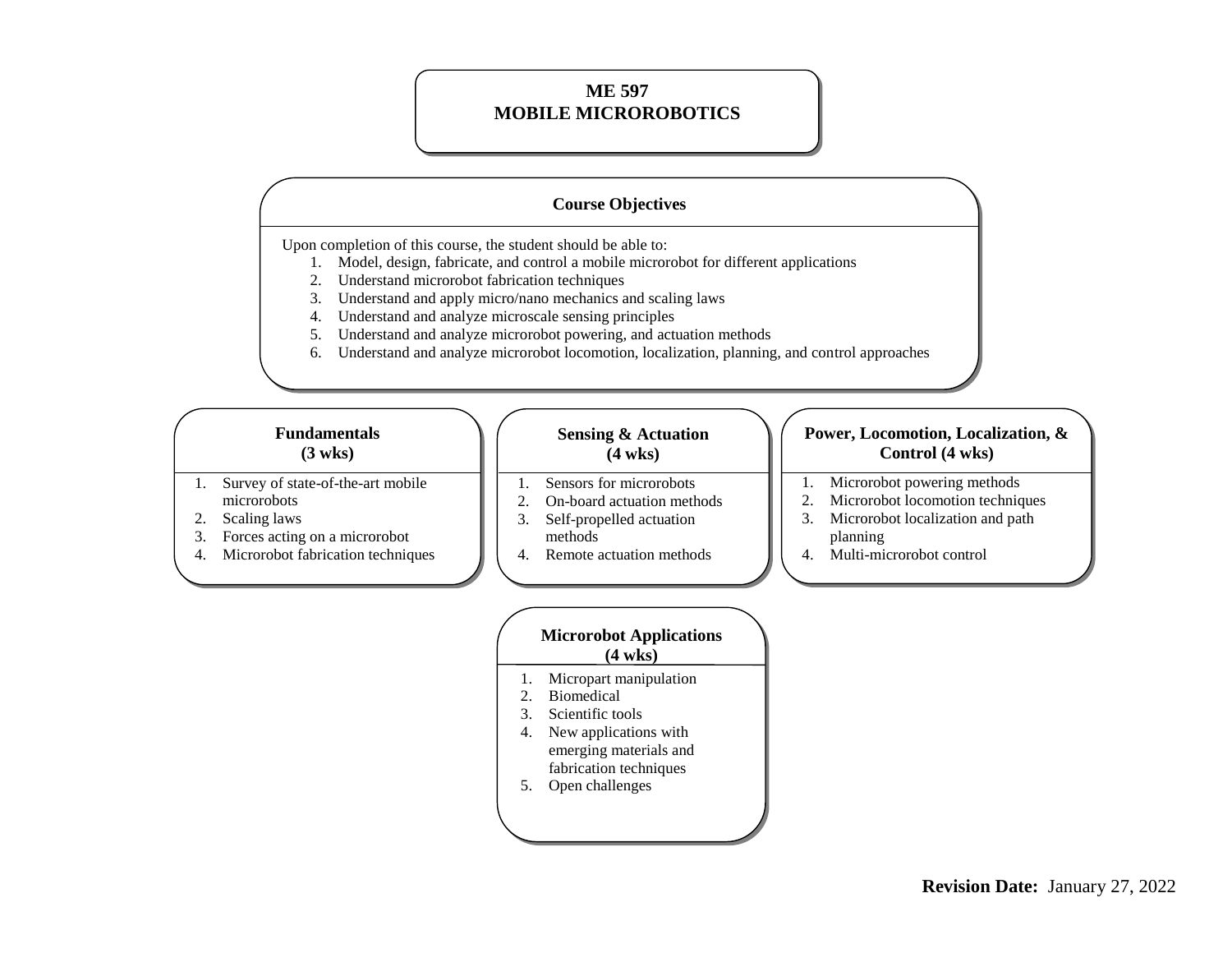| 1. COURSE NUMBER AND NAME: ME 5XX00 Mobile Microrobotics                                                                                                                                                                                                                                                                                                                                                                                                                                                                                                                                                                                                                                                                                                                                    |                                                                                                                                                                                                                                                                                                                                                                                                                                                                                                                                                                                                                                                                                                                                                                                                                                                                                                                                                                    |  |  |  |  |  |  |
|---------------------------------------------------------------------------------------------------------------------------------------------------------------------------------------------------------------------------------------------------------------------------------------------------------------------------------------------------------------------------------------------------------------------------------------------------------------------------------------------------------------------------------------------------------------------------------------------------------------------------------------------------------------------------------------------------------------------------------------------------------------------------------------------|--------------------------------------------------------------------------------------------------------------------------------------------------------------------------------------------------------------------------------------------------------------------------------------------------------------------------------------------------------------------------------------------------------------------------------------------------------------------------------------------------------------------------------------------------------------------------------------------------------------------------------------------------------------------------------------------------------------------------------------------------------------------------------------------------------------------------------------------------------------------------------------------------------------------------------------------------------------------|--|--|--|--|--|--|
| 2. CREDITS AND CONTACT HOURS: 3 credits<br><b>a.</b> Lecture $-2$ days per week at 75 minutes for 16 weeks<br>3. COURSE COORDINATOR OR INSTRUCTOR<br>D. J. Cappelleri<br><b>4. TEXTBOOK</b><br>Mobile Microrobotics by Metin Sitti, Publisher: The MIT Press,<br>2017<br><b>5. SPECIFIC COURSE INFORMATION</b><br>a. Catalog Description:<br>Mobile microrobot fabrication techniques; micro/nano<br>mechanics and scaling laws; microscale sensing<br>principles; microrobot powering and actuation methods;<br>microrobot locomotion techniques; microrobot<br>localization and path planning; microrobot control<br>approaches; mobile microrobot applications<br>Typically offered in the fall.<br>b. Prerequisites:<br>First Semester Senior Standing or Higher<br>c. Status: Elective | <b>6. SPECIFIC GOALS FOR THE COURSE</b><br>a. Course Outcomes<br>Upon completion of this course, the student should be able to:<br>1. Model, design, fabricate, and control a mobile microrobot for<br>different applications<br>2. Understand microrobot fabrication techniques<br>Understand and apply micro/nano mechanics and scaling laws<br>3.<br>4. Understand and analyze microscale sensing principles<br>5. Understand and analyze microrobot powering, and actuation<br>methods<br>6. Understand and analyze microrobot locomotion, localization,<br>planning, and control approaches<br><b>b. Related ME Program Outcomes:</b><br>A1. Engineering Fundamentals;<br>A2. Analytical Skills;<br>A4. Modern Engr Tools;<br>A5. Design Skills;<br>A6. Impact of Engr Solns;<br><b>B1. Communication Skills;</b><br><b>B2. Teamwork Skills;</b><br>B3. Prof/Ethical Responsibility;<br>C <sub>3</sub> . Innovation<br>7. LIST OF TOPICS: See following page. |  |  |  |  |  |  |
| PREPARED BY: D. J. Cappelleri                                                                                                                                                                                                                                                                                                                                                                                                                                                                                                                                                                                                                                                                                                                                                               |                                                                                                                                                                                                                                                                                                                                                                                                                                                                                                                                                                                                                                                                                                                                                                                                                                                                                                                                                                    |  |  |  |  |  |  |

**PREPARED BY:** D. J. Cappelleri